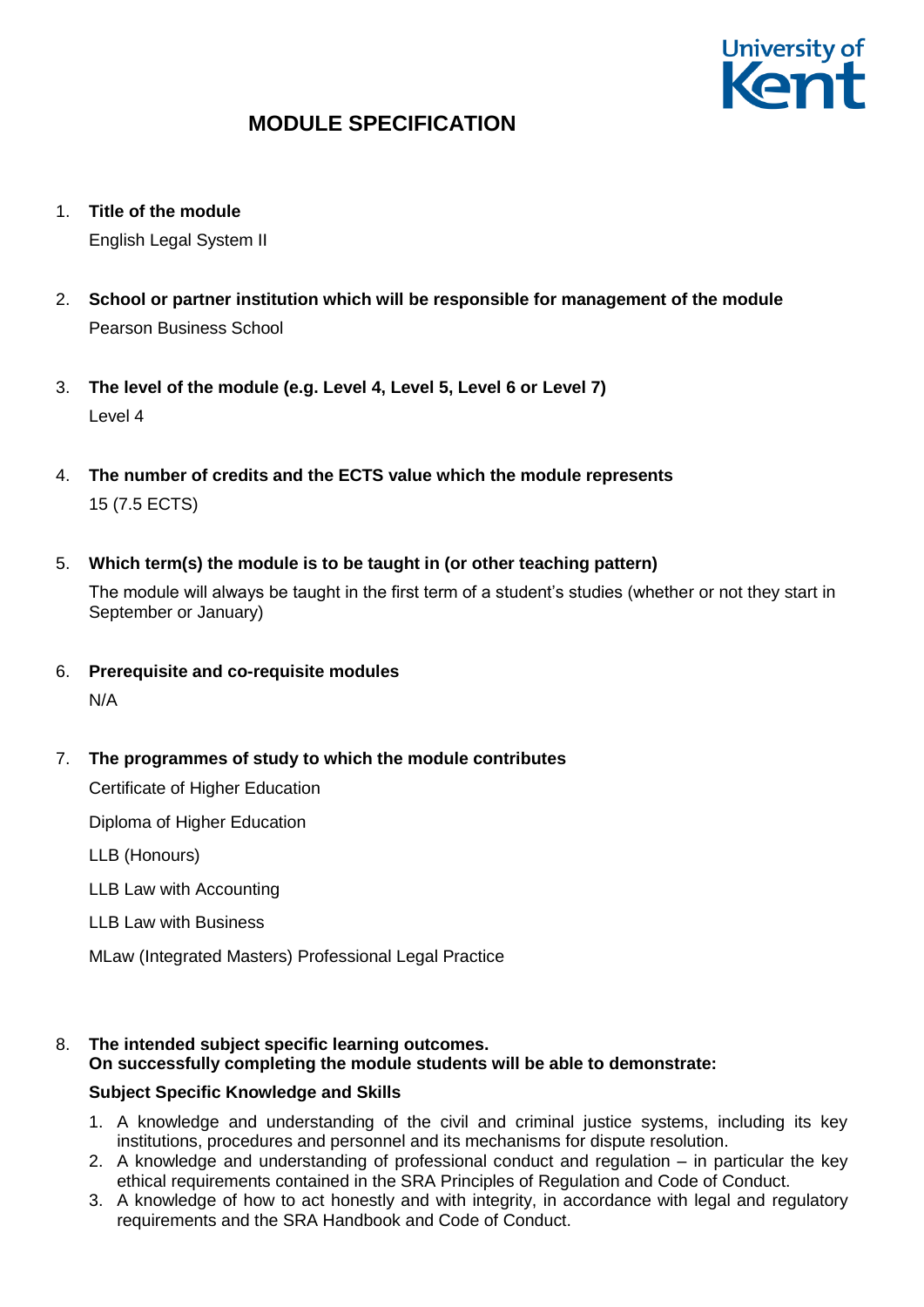

- 4. An ability to construct and present a reasoned legal argument, exercising judgment informed by evaluation and analysis of relevant data.
- 5. An ability to use legal terminology correctly and utilise accepted methods of referencing and citation.

### **General Transferable Skills**

- 1. An ability to use the English language accurately and reliably.
- 2. An ability to communicate the results of their study/work accurately and reliably, with structured and coherent arguments.

#### 9. **A synopsis of the curriculum**

The aim of this module is to give students a practical introduction to the mechanics of English law, focusing specifically upon its institutions; its personnel (and what is expected of them in terms of their professional ethics); and its overall approach to the administration of justice. By the end of the module, students should have a solid understanding of how the English Legal System operates in practice and how its practitioners go about their business.

### **Outline Syllabus**

In the course of studying this module, students will cover the following key areas:

- 1. The civil justice system including: historical development; the civil courts; the civil justice system pre- and post-1999; criticism, reform.
- 2. The criminal justice system including: the police; the criminal courts; the criminal trial process; sentencing; and youth offending.
- 3. Alternative means of dispute resolution including an analysis of the shortcomings of the adversarial system and an evaluation of alternative systems in other jurisdictions.
- 4. The legal profession including: barristers; solicitors; legal executives and paralegals; and an evaluation of the future of legal training and the legal profession.
- 5. The administration of justice including: the role of judges; judicial hierarchy and the different kinds of judge; independence of the judiciary; proposals for reform; and alternative models in other jurisdictions.
- 6. An introduction to professional conduct, ethics and legal research in practice.

#### 10. **Reading List (Indicative list, current at time of publication. Reading lists will be published annually)**

All textbooks and practitioner materials will be updated annually. Textbooks will be held in the latest edition and older editions will be withdrawn.

|           | Title, author, publisher                              |
|-----------|-------------------------------------------------------|
| Core Text | English Legal System, Elliott, C & Quinn, F., Pearson |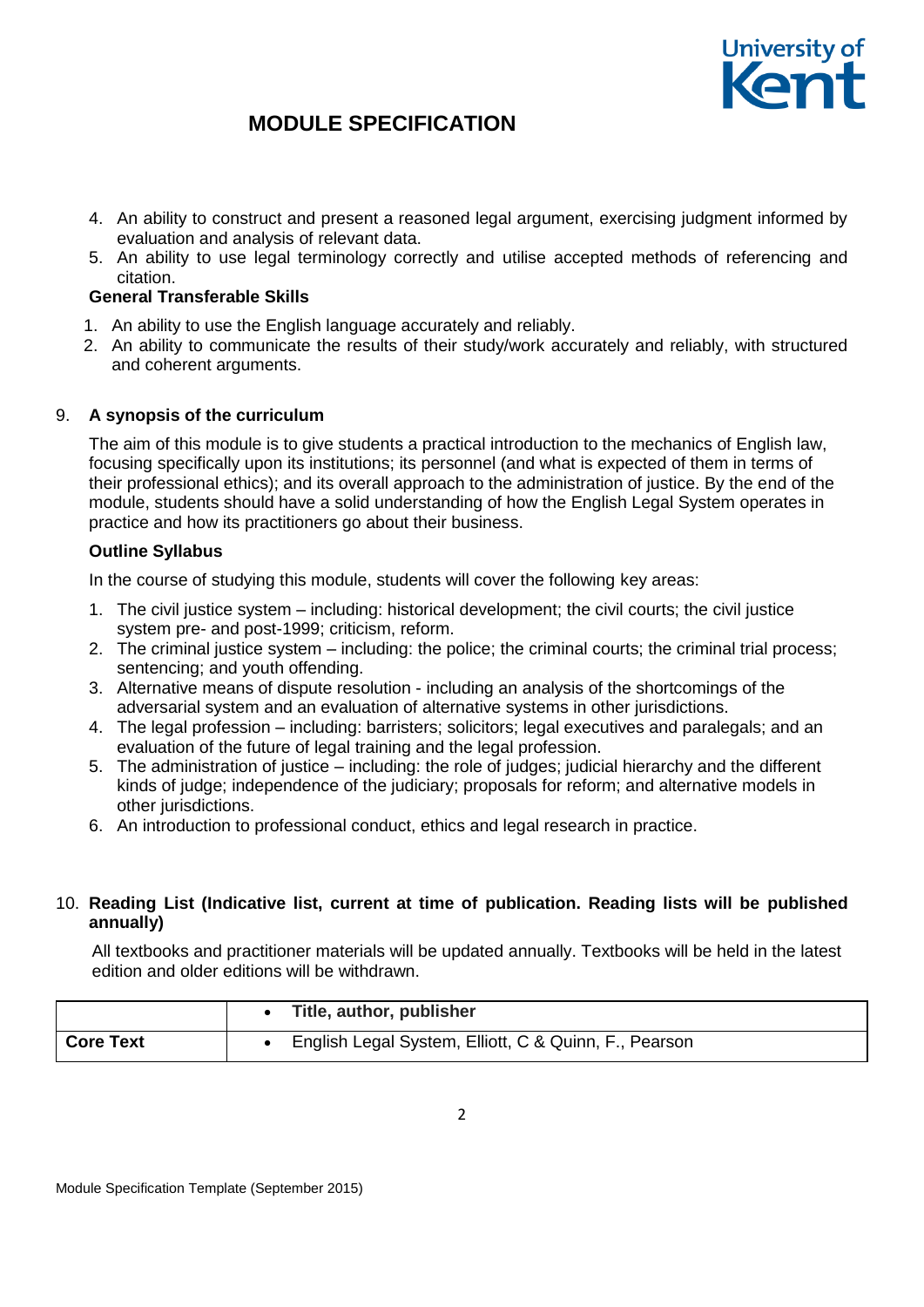

| Recommended<br>Reading | The English Legal System, Slapper, G, Routledge<br>$\bullet$<br>How to write better law essays, Foster, Steve, Pearson<br>The Longman Dictionary of Law, Richards & Curon, Pearson<br>$\bullet$<br>Solicitors Regulatory Authority, SRA Handbook [Online]<br>$\bullet$<br>https://www.sra.org.uk/handbook/<br>Solitors Regulatory Authority (2011) SRA Code of Conduct [Online]<br>http://www.sra.org.uk/solicitors/handbook/code/ |
|------------------------|------------------------------------------------------------------------------------------------------------------------------------------------------------------------------------------------------------------------------------------------------------------------------------------------------------------------------------------------------------------------------------------------------------------------------------|
|------------------------|------------------------------------------------------------------------------------------------------------------------------------------------------------------------------------------------------------------------------------------------------------------------------------------------------------------------------------------------------------------------------------------------------------------------------------|

#### 11. **Learning and Teaching methods**

This module will be taught by means of a 1 hour lecture and 2 hour seminar for ten weeks.

**The lecture** is designed to provide an overall context and explanation of the particular topic, drawing out links to past and future areas of study. Lectures may be viewed live or online. Students may ask questions, in real time if attending live or via electronic means if listening and watching online. It is envisaged that students will have completed introductory reading prior to experiencing the lecture.

**The seminar** is the forum in which students will typically contextualise their independent reading and study, alongside their learning from the lecture, in the context of realistic problem scenarios requiring the application of relevant law to factual disputes. Tutors will use a variety of techniques and pedagogic approaches in seminar delivery, including: tutor led discussion; group / team work; targeted and open questions; moots; debates; presentations (individual and group).

| Activity                                               | Notional Hours of Study |
|--------------------------------------------------------|-------------------------|
| Lectures                                               | 12 (10+2 revision       |
|                                                        | lectures)               |
| Independent lecture preparation                        | 20                      |
| <b>Seminars</b>                                        | 20                      |
| Independent seminar preparation                        | 50                      |
| Group presentation (including use of online discussion | 10                      |
| forum)                                                 |                         |
| Assessment preparation and completion                  | 38 (35 + 3 CBT and      |
|                                                        | exam)                   |
| Total                                                  | 150                     |

#### *12.* **Assessment methods.**

This module will be assessed in two parts comprising:

Part A - objective testing of 1.5 hours duration (50%);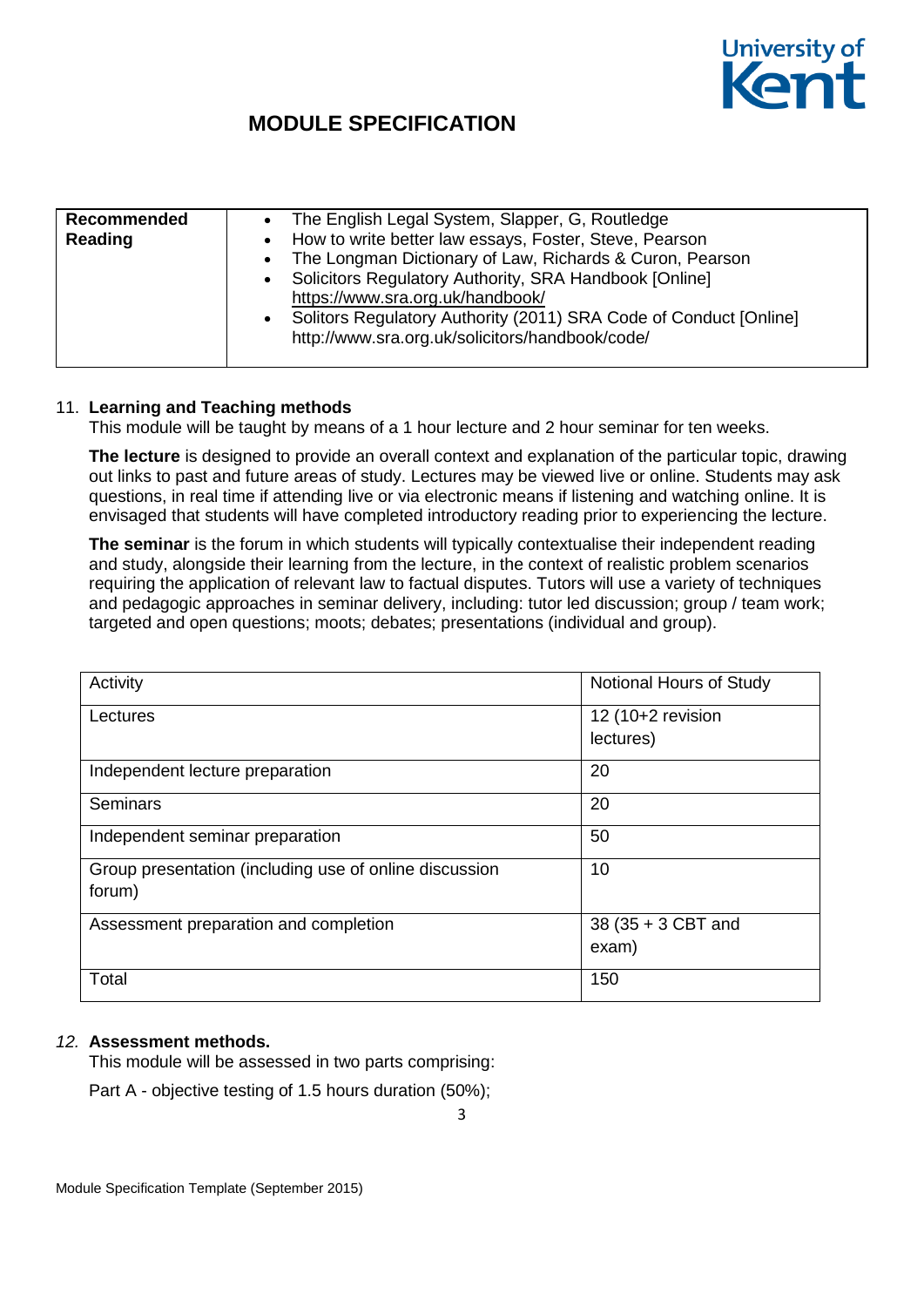

Part B – coursework (50%)).

Since the learning outcomes tested by each part overlap (see further detail below) an overall pass of 40% will be sufficient to pass the assessment.

#### **Rationale**

This methodology reflects two key objectives: firstly, and most importantly, to assess that the learning outcomes set out above have been achieved by the students. Secondly, to align our assessment regime with that proposed by the Solicitors Regulation Authority for the new Solicitors Qualifying Exam.

According to the SRA's recent consultation paper, this assessment will use "Objective testing" to assess "Functioning legal knowledge", with the former defined as requiring "… a candidate to choose or provide a response to questions whose correct answer is predetermined. This might include multiple choice questions, matching questions, assertion/ reason questions or single best answer." They further state that "All assessments will be computer-based and will take place in timed conditions at secure assessment centres."<sup>1</sup>

It is clear that the SRA does not intend objective testing to be a matter of mere recall, noting that the aim is to assess "candidates' ability to draw on sufficient knowledge to practise effectively" and "the application of knowledge and legal processes…Questions will require candidates to identify relevant legal principles and apply them to factual issues to produce a solution which addresses a client's needs."<sup>2</sup>

The proposed assessment methodology, combining objective testing with more traditional long form coursework assessment, we feel will combine an assessment of the outcomes of the SQE test with the broader skills outcomes for the module.

| 13. Map of Module Learning Outcomes (sections 8 & 9) to Learning and Teaching Methods |
|---------------------------------------------------------------------------------------|
| (section12) and methods of Assessment (section 12)                                    |

| <b>Module</b><br>learning<br>outcome |                               | SS1 | SS <sub>2</sub> | SS3 | SS4 | SS <sub>5</sub> | GTS1 | GTS2 |
|--------------------------------------|-------------------------------|-----|-----------------|-----|-----|-----------------|------|------|
| Learning/<br>teaching<br>method      | <b>Hours</b><br>allocate<br>d |     |                 |     |     |                 |      |      |
| <b>Private Study</b>                 | 108                           | X   | X               | X   | X   | X               | X    | X    |
| <b>Group Study</b>                   | 10                            |     |                 |     |     |                 |      | Χ    |

<sup>&</sup>lt;sup>1</sup> Consultation, Training for Tomorrow: assessing competence 7 December 2015 at page 58, available at: http://www.sra.org.uk/sra/consultations/t4t-assessing-competence.page#download 2 Ibid.

1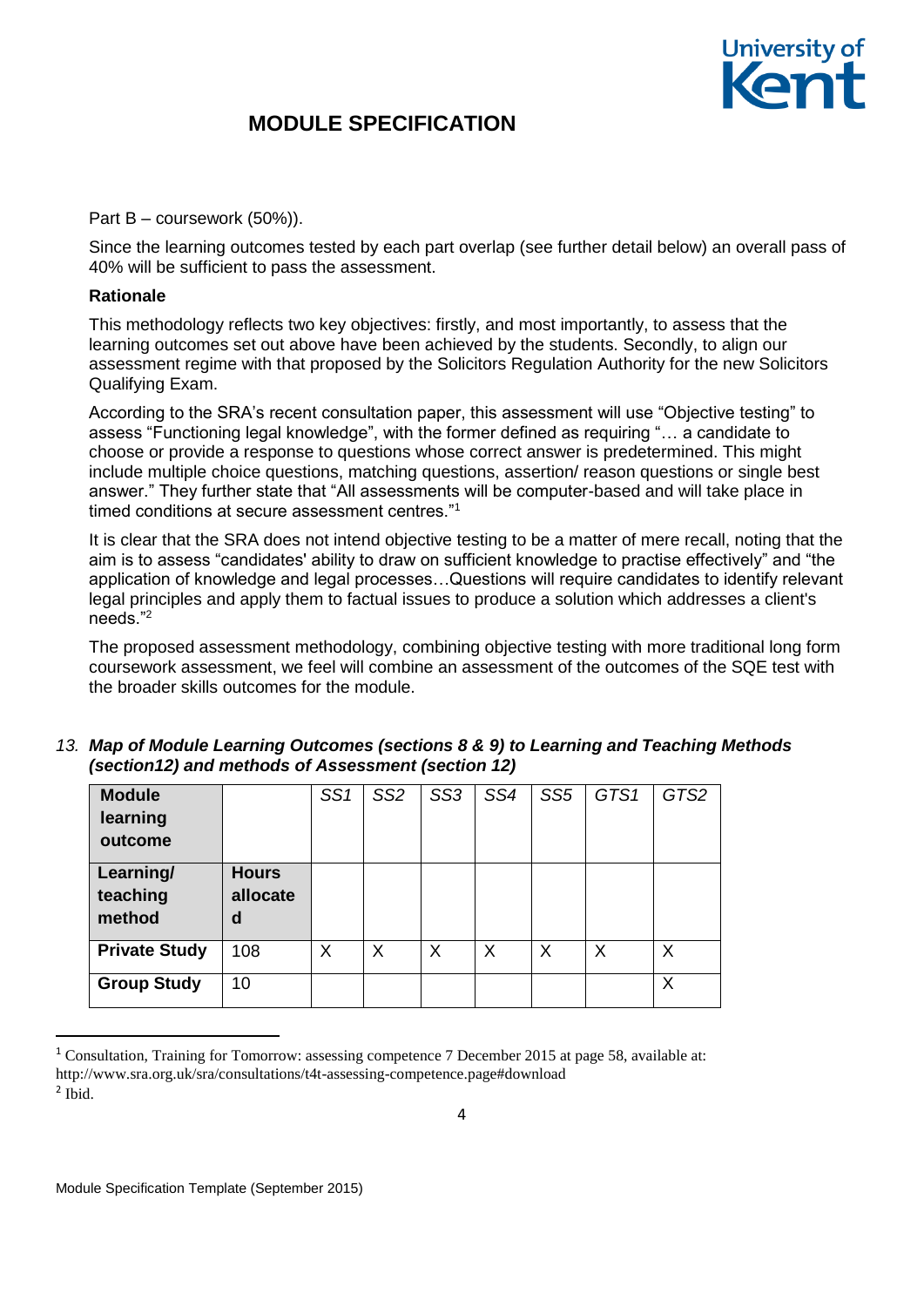

| Lecture                                         | 12 | X | X | X |   | X        |   |   |
|-------------------------------------------------|----|---|---|---|---|----------|---|---|
| <b>Seminar</b>                                  | 20 | X | X | X | X | $\times$ | X | X |
| <b>Assessment</b><br>method                     |    |   |   |   |   |          |   |   |
| Objective<br>testing (in<br>exam<br>conditions) |    | X | X | X |   |          |   |   |
| Traditional<br>coursework                       |    | X | X | X | X | $\sf X$  | X | X |

- 14. **The Collaborative Partner recognises and has embedded the expectations of current disability equality legislation, and supports students with a declared disability or special educational need in its teaching. Within this module we will make reasonable adjustments wherever necessary, including additional or substitute materials, teaching modes or assessment methods for students who have declared and discussed their learning support needs. Arrangements for students with declared disabilities will be made on an individual basis, in consultation with the Collaborative Partner's disability/dyslexia student support service, and specialist support will be provided where needed.**
- 15. **Centre where module will be delivered:**

Pearson College London

**If the module is part of a programme in a Partner College or Validated Institution, please complete sections 17 and 18. If the module is not part of a programme in a Partner College or Validated Institution these sections can be deleted.**

16. **Partner College/Validated Institution:**

Pearson Business School, part of Pearson College

17. **University School responsible for the programme:**

Kent Law School

#### **FACULTIES SUPPORT OFFICE USE ONLY**